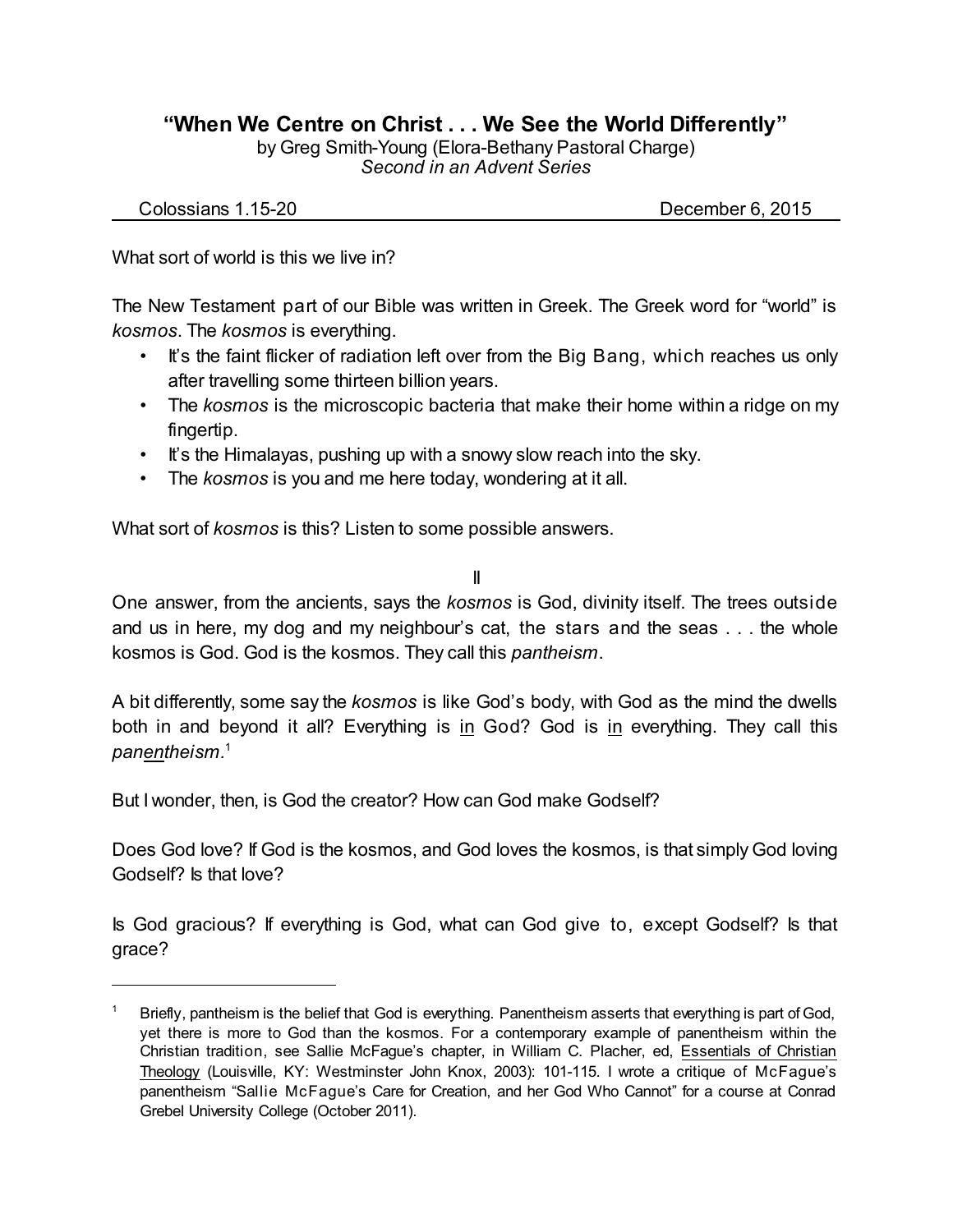And what do we make of evil? If everything is God or in God, then can anything be evil? Or, does evil become part of who God is? Can I trust a God who has evil within God's very being?

III

Sticking with evil for a moment . . . another answer, also from the ancients, is extremely different. The *kosmos* is not God, at all! It is evil. Everything, including us, is a wreck.

It's not just that we made it this way. Or that it's become this way. In this veiw, the *kosmos* has always been like this.

God has nothing to do with this sorry mess. We hope God will get us out of it, rescue our souls from these mortal prisons and this hopeless world.

Is that right, this dualism which cuts the *kosmos* off from God?<sup>2</sup>

If the *kosmos* is fundamentally evil, then why care about it, or care for it? Just plan to get out, whenever God takes you. That seems wrong.

 $N$ 

Here's another possible response to our question, What sort of *kosmos* is this?

This one says that the *kosmos* is all alone. There is no God, and never was. Everything that is — all we can sense and study, discover and understand; all that is matter and energy, space and time — everything that is, is all there is.

It might have had a beginning, but probably not.

God? We have no need of that theory. <sup>3</sup> Or, hope for it.

It all has no meaning, no purpose, no design. Except, perhaps, for any meanings, any purposes, any designs we ourselves come up with, if we want to.

This is materialism. It denies any existence to God?

<sup>&</sup>lt;sup>2</sup> Dualistic theology within the Christian tradition can be seen in Marcionism, Catharism, and Gnosticism. These have been judged by mainstream Christianity to be in error.

<sup>&</sup>lt;sup>3</sup> Echoing a quip attributed to French scholar Pierre-Simon Laplace who, when asked by Napoleon how he could write a book about the universe, is reputed to have said, "I have no need of that hypothesis." [en.wikipedia.org/wiki/Pierre-Simon\\_Laplace#I\\_had\\_no\\_need\\_of\\_that\\_hypothesis](https://en.wikipedia.org/wiki/Pierre-Simon_Laplace#I_had_no_need_of_that_hypothesis)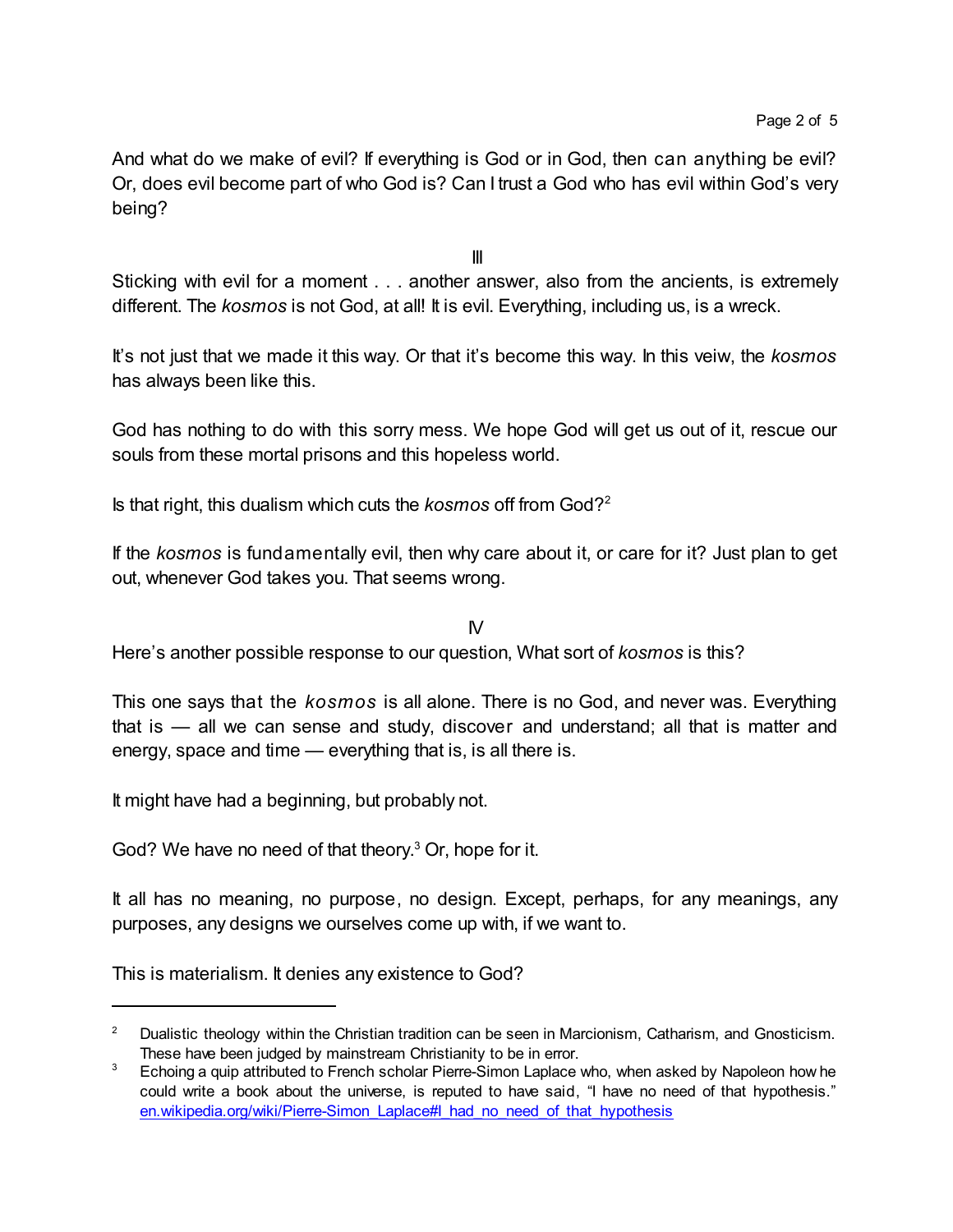We think of it as a modern thing, and it is, though we can also find it in ancient Greek and Hindu philosophy.

We think of it as something scientific, though the methods of science can never prove or disprove it. Many scientists are materialists, but many others are not.

V

What sort of world is this *kosmos*?

We Christians, along with Jews, Muslims, Sikhs and many others, say this.

With *pantheism* and *panentheism* we agree that, yes, God has everything to do with the *kosmos*, but no, the *kosmos* is not God, nor part of God.

With *dualism* we agree that, yes, the *kosmos* is in quite a mess—especially the parts we humans have touched— but no, it is not evil.

With *materialism* we agree that, yes, the *kosmos* is something for us to study and understand with the best science possible, but no, it is not an accident. In fact, we study it with awe because it is not an accident.

The *kosmos* is God's creation. It is not God. The *kosmos* is God's creation. It is not evil. The *kosmos* is God's creation. It is not meaningless.

God makes it with grace and delight. God makes it with meaning, purpose and hope. God makes it, and says it is very good.

VI

The Advent season began last week. It's about the coming of Jesus into the *kosmos*, and into our lives. I started digging into what happens when we find Jesus is at the centre of our lives, our beliefs, our faith, our world. When Christ is at the centre, I think we start seeing things differently. Last week was about how Jesus leads us to see God differently. Today, I am suggesting that when we are centred on Jesus Christ, we see the world, the *kosmos*, differently.

Last week, some of you will remember I asked you to picture being inside a room. You've been in there as long as you know. It's dingy dark. No light comes in from outside. Then,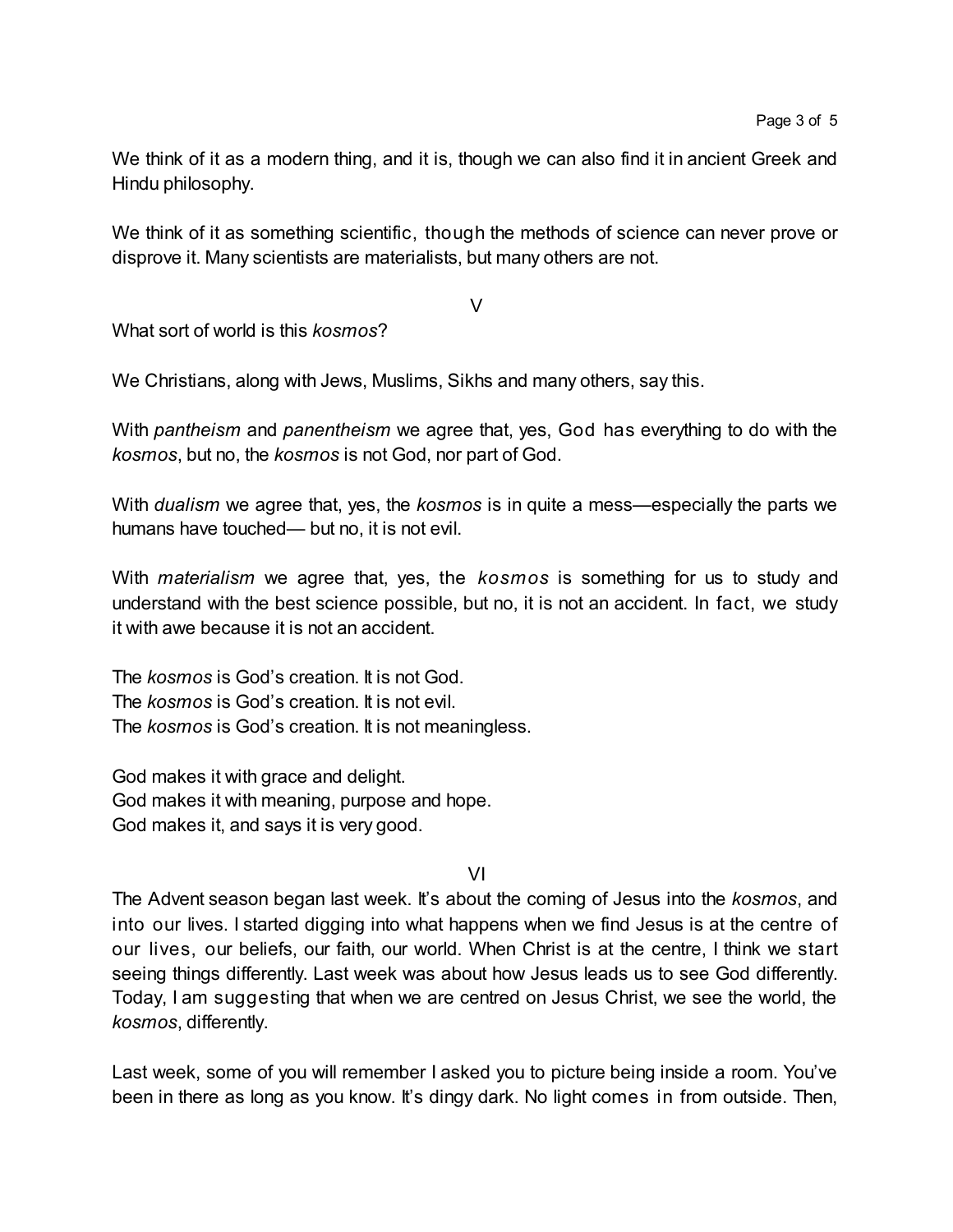someone puts in a window. Now, looking at it, you see an outside that you had only imagined possible. You see as you have never seen before.

In this scene, God is that outside world, and Jesus is the window. God comes in person, in Jesus, so by looking at Jesus, we can see who God is. When we see Jesus—what he cares about, how he acts, what he does—we see God.

Today, let's stay with that scene. What else happens when that window goes into the wall?

We not only see out. We also see inside the room, much better. Light comes in. Jesus, the window, shines light on this room we live in, the *kosmos*, and we can see what we have never seen before.

VII

What do we see in Jesus, that leads us to see the *kosmos* differently? Listen to this, from the Bible, the 1<sup>st</sup> letter to the Christians in the Turkish city of Colossae.

| The Son is the image of the invisible God,<br>the firstborn of all creation. |
|------------------------------------------------------------------------------|
| For in him all things in heaven and on earth were created,                   |
| things visible and invisible,                                                |
| whether thrones or dominions or rulers or powers                             |
| — all things have been created through him and for him.                      |
| He himself is before all things,                                             |
| and in him all things hold together.                                         |
| He is the head of the body, the church.                                      |
| He is the beginning, the firstborn from the dead,                            |
| so that he might come to have first place in everything.                     |
| For in him all the fullness of God was pleased to dwell,                     |
| and through him God was pleased to reconcile to himself all things,          |
| whether on earth or in heaven,                                               |
| by making peace through the blood of his cross.                              |
| Colossians 1.15-20<br>(New Revised Standard Version; alt)                    |

What does this tell us?

God the Son, with God the Father and God the Spirit, is the One God by whom and for whom the whole *kosmos* was and continues to be made.